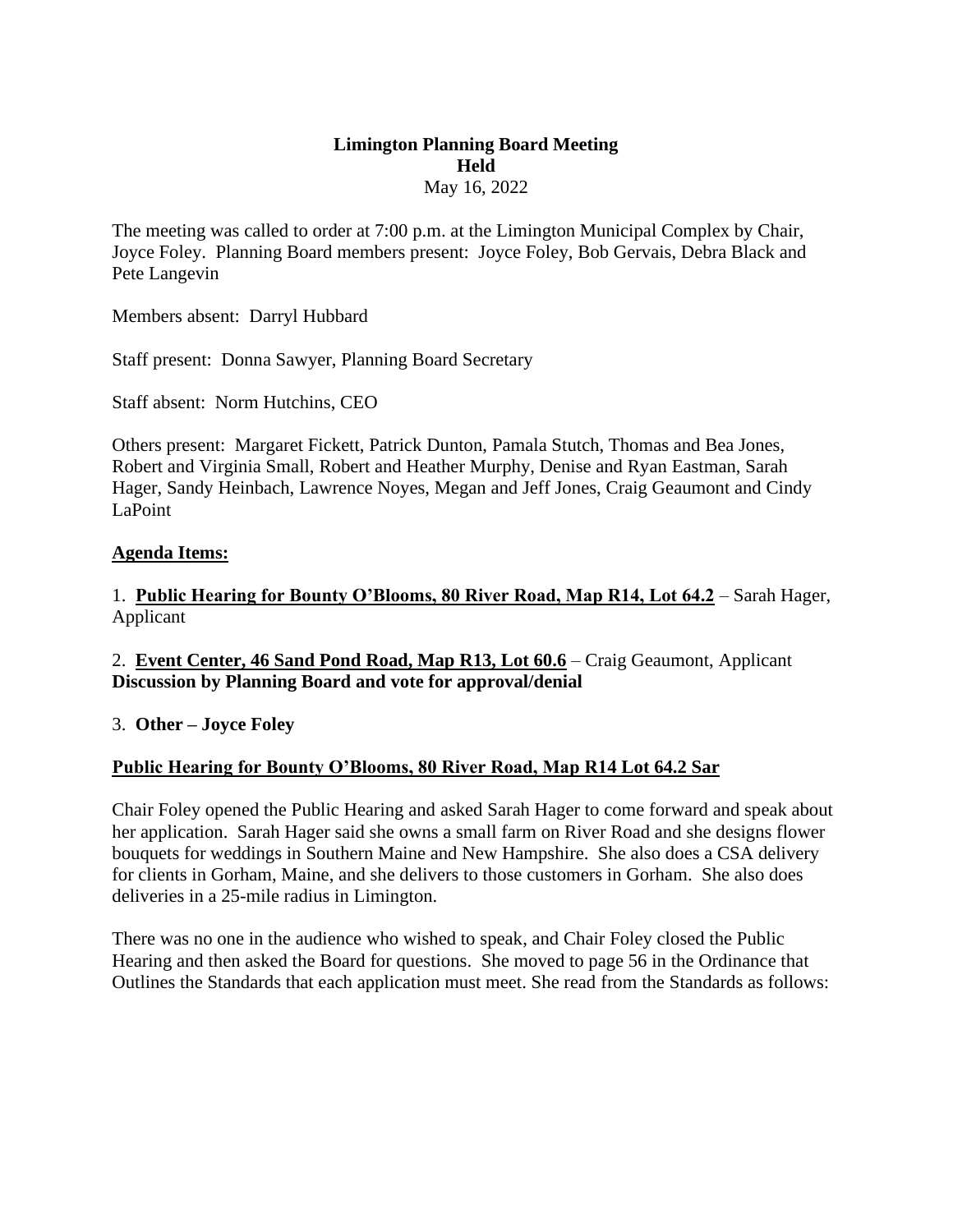# **Standards Applicable to Conditional Uses**

**6. G. 1. It shall be the responsibility of the applicant to demonstrate that the proposed use meets all of the following criteria.** 

**A. The use will conserve shore cover and visual, as well as actual access to water bodies.**

Not applicable.

**B. Traffic access to the site meets the standards contained in this Ordinance; and traffic congestion has been addressed in accordance with performance standards in this Ordinance.** 

Applicant's location is on a town road.

**C. The site design is in conformance with all municipal flood hazard protection regulations.** 

Not applicable.

**D. Adequate provision for the disposal of all wastewater and solid waste has been made.** 

Applicant composts all plant waste. Meets the standard.

# **E. Adequate provision for the transportation, storage and disposal of any hazardous materials has been made.**

Not applicable

**F. A storm water drainage system meeting State standards shall be installed.** 

Not applicable

**G. Adequate provisions to control soil erosion and sedimentation have been made.** 

Not applicable.

**H. There is adequate water supply to meet the demands of the proposed use and for fire protection purposes.** 

Yes

**I. The provisions for buffer strips and on-site landscaping provide adequate protection to neighboring properties, including public areas, from detrimental features of the development, such as noise, glare, fumes, dust, odor, adverse visual impact, and the like.** 

**Meets**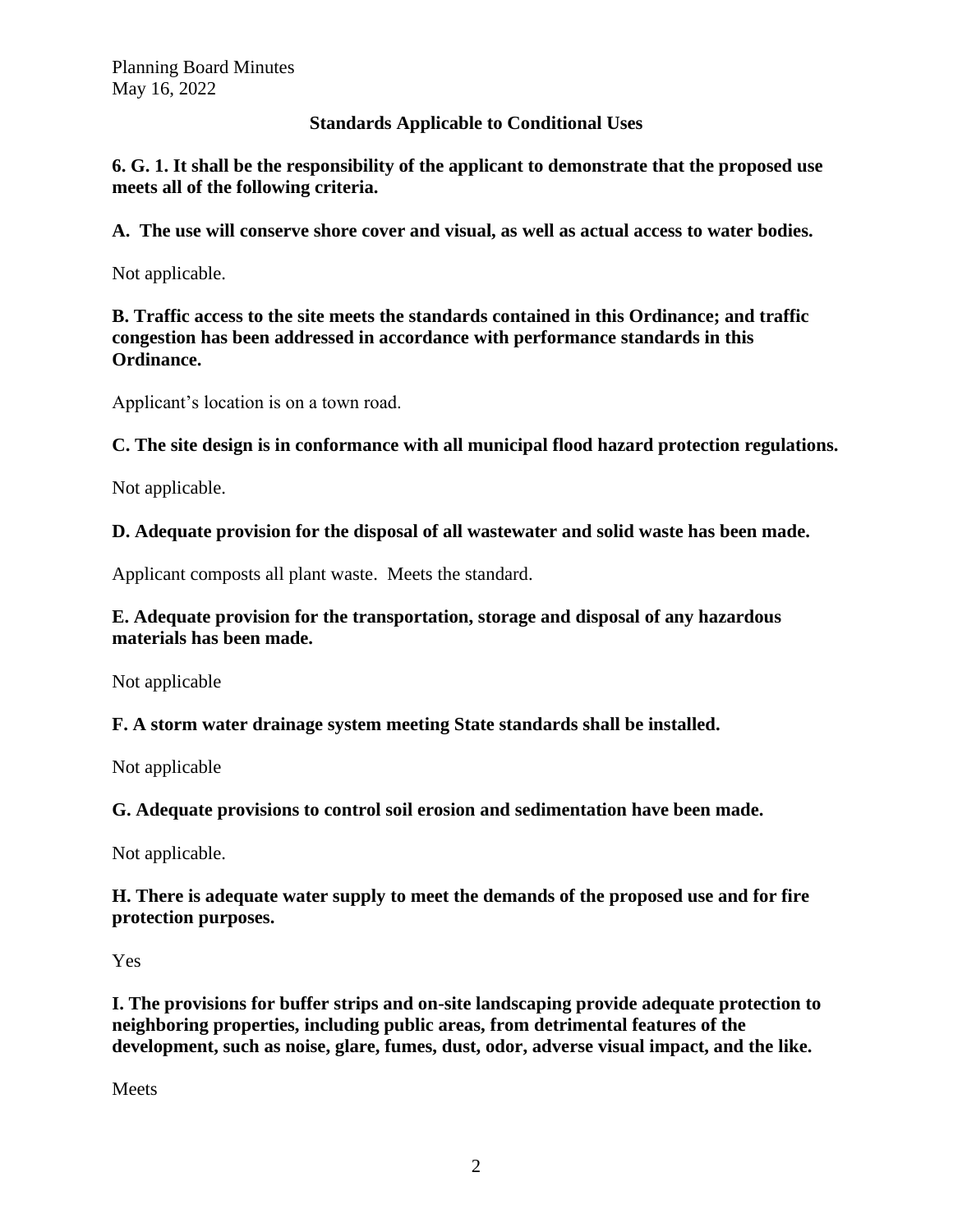# **J. All performance standards in this Ordinance, applicable to the proposed use will be met.**

Yes, will meet

# **K. The use will not result in unsafe or unhealthful conditions.**

Will meet

# **L. The use will not have an adverse impact on natural beauty, historic sites, or rare and irreplaceable natural areas.**

Chair Foley moved to Article 11, Performance Standards – General Requirements, page 109 of the Ordinance.

She quickly reviewed some of the Standards and discussed one item below:

Chair Foley said the only **Standard** that pertains to Sarah Hager's application is a sign and if the applicant wishes to erect a sign, she must get approval from the CEO.

Chair Foley made a motion to approve this application. Bob Gervais seconded the motion. All in favor and motion passed.

# **Event Center, 46 Sand Pond Road, Map R13, Lot 60.6** – Craig Geaumont, Applicant **Discussion by Planning Board and vote for approval/denial**

Chair Foley moved the discussion to the Event Center application as presented by Craig Geaumont. Foley said the Public Hearing was held on May 2, 2022, and the Board heard testimony from several abutters and other landowners. As well, the Board has received a report from Limington's Fire Chief and Public Works Director. Foley said she had also been in contact with Maine Municipal Association and they provided information. Lastly, she met with Limington's temporary Code Officer on Saturday, May 14<sup>th</sup>.

Chair Foley read Chief Braley's report and Shawn Jordan's Road Report. Both reports are attached to these minutes.

She moved to page 56 in the Ordinance that outlines the Standards that each application must meet. She read the Standards that following:

# **Standards Applicable to Conditional Uses**

**6. G. 1. It shall be the responsibility of the applicant to demonstrate that the proposed use meets all of the following criteria.** 

**A. The use will conserve shore cover and visual, as well as actual access to water bodies.** 

Not applicable.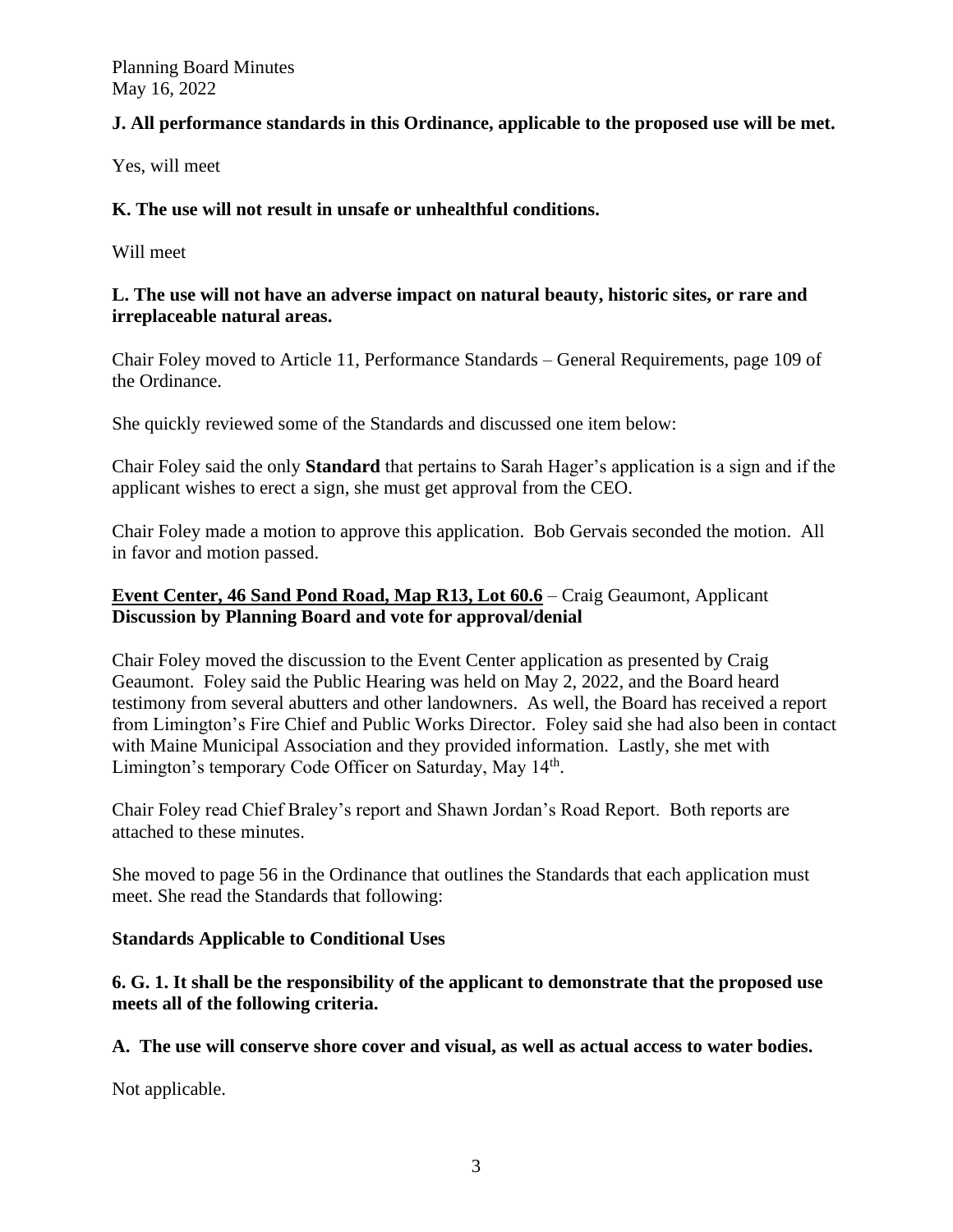## **B. Traffic access to the site meets the standards contained in this Ordinance; and traffic congestion has been addressed in accordance with performance standards in this Ordinance.**

Chair Foley read from the Ordinance the definition of a private road which is a street servicing only residential properties and which has an average daily traffic of less than 200 vehicles a day.

She continued, East Sand Pond Road does not meet Town standards (this is 13' in places). The slope of the road near the top is a problem. Road does not accommodate 2 way traffic. The road would need to be brought up to Ordinance standards in order for the town to accept it.

A hammerhead would have to be built at the end of the road for emergency vehicles turn around (per CEO).

## **C. The site design is in conformance with all municipal flood hazard protection regulations.**

Not applicable.

## **D. Adequate provision for the disposal of all wastewater and solid waste has been made.**

Chair Foley said if the application is approved, there would be needed 1 women's. 1 men's and 1 handicapped port-a-potty in place as (per CEO Jesse Winters).

Chair Foley stated (per CEO) that a trash truck navigating the road is an issue. If approved, applicant must submit a plan for trash disposal to the Planning Board.

## **E. Adequate provision for the transportation, storage and disposal of any hazardous materials has been made.**

Not applicable

#### **F. A storm water drainage system meeting State standards shall be installed.**

Not applicable

#### **G. Adequate provisions to control soil erosion and sedimentation have been made.**

Not applicable.

## **H. There is adequate water supply to meet the demands of the proposed use and for fire protection purposes.**

Yes, there is adequate water supply.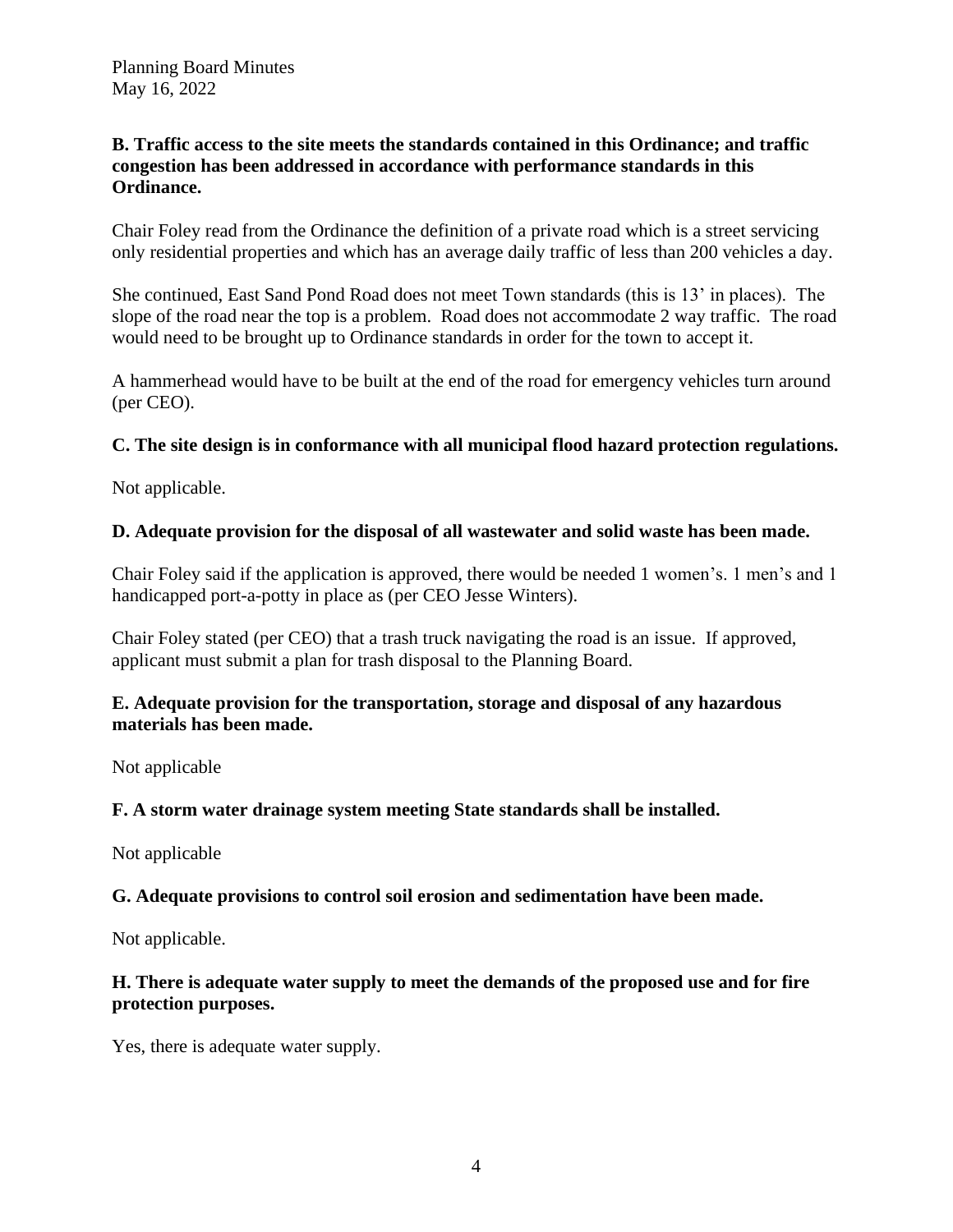## **I. The provisions for buffer strips and on-site landscaping provide adequate protection to neighboring properties, including public areas, from detrimental features of the development, such as noise, glare, fumes, dust, odor, adverse visual impact, and the like.**

If approved, conditions would have to be addressed concerning lighting so no glare on abutters, noise, hours of operation, dust and any other conditions the Board feels appropriate.

Bob Gervais said the road is a concern, i.e. children running back and forth, a narrow road with a blind spot that has been discussed again and again. He wants safety of the road added to the list.

## **J. All performance standards in this Ordinance, applicable to the proposed use will be met.**

Not all performance standards in Ordinance are met due to the conditions on East Sand Pond Road.

#### **K. The use will not result in unsafe or unhealthful conditions.**

Dust on the road is an issue and, if approved, a solution must be submitted by applicant

## **L. The use will not have an adverse impact on natural beauty, historic sites, or rare and irreplaceable natural areas.**

There is concern for dust from the road settling in Sand Pond and causing problems. It is up to the applicant to prove to Board this has been addressed. Applicant should ask for DEP opinion.

It is the responsibility of the applicant to provide acceptable solutions to above issues. If approved, need for a bond or surety to ensure all conditions are met prior to further approvals or permit issuances.

In reading the deed, it gives right-of-way to residents for utilities and New England Telephone.

Chair Foley quickly reviewed the Standards, Article 11, and specifically referred to 11.K.1.B. which states vehicles need space to turn around on the property and drive out, not back out onto the road.

Signs – If the applicant wants to erect a sign, he would need approval from the CEO.

11.S – Storage of materials. If approved, this item needs to be addressed.

11.W – Traffic Impacts, would need to be addressed.

11.X, Y and Z are not applicable.

Chair Foley asked if the members had any more concerns. There was no more discussion.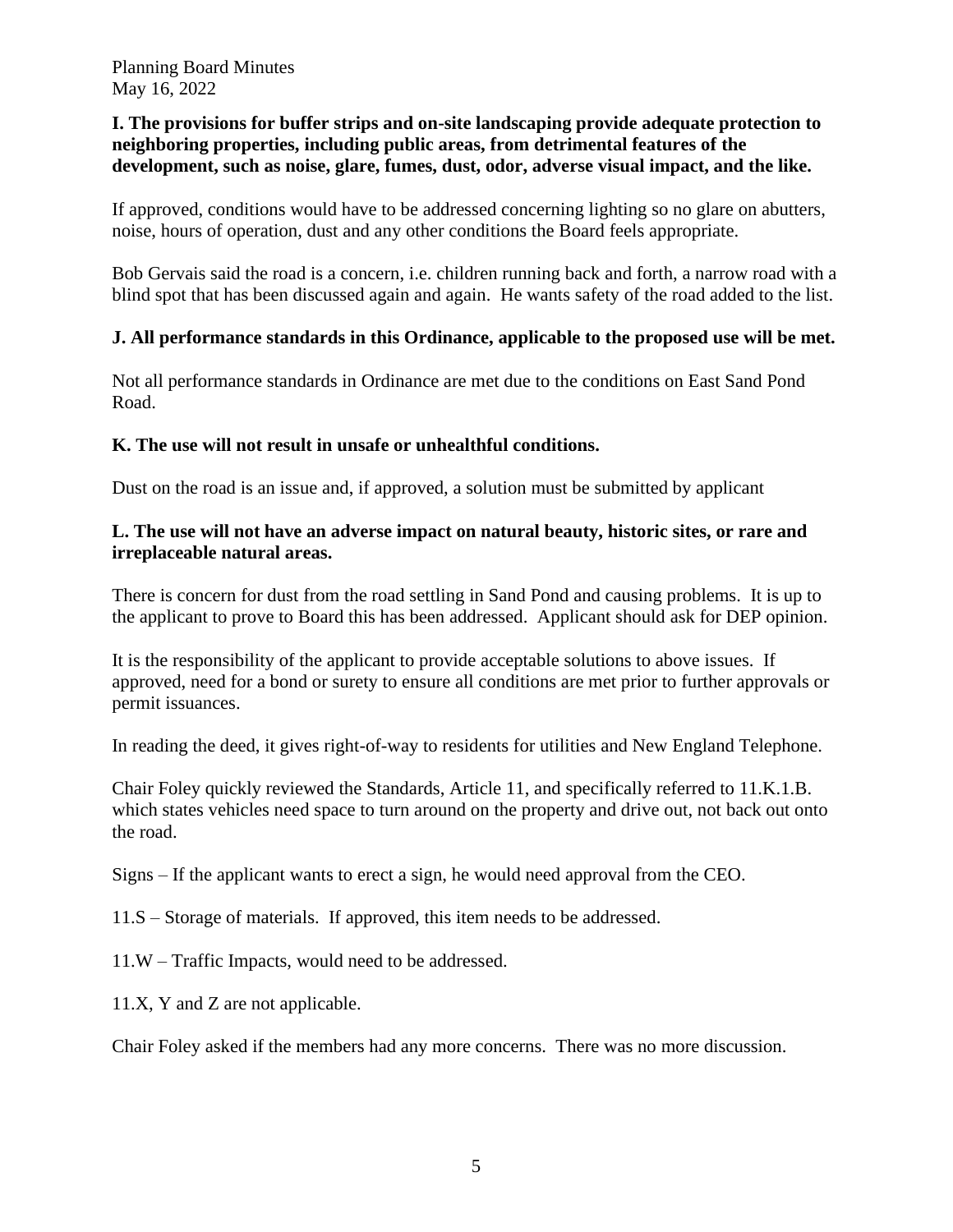Joyce Foley said she will make a motion. If there is no "second", another motion can be made and a "second" to the motion. Discussion will then take place. Before making a motion Foley reviewed the Facts and they are:

- All applicable fees have been paid,
- Property is in the rural zone,
- The proposed use is an allowed use in this zone
- The property is not within the Shoreland Zone and there are no other overlays.
- East Sand Pond Road is an unpaved road which does not meet Town street standards and as such is maintained by the residents
- Any changes/improvements to East Sand Pond Road would have to be agreed upon by the applicant and the residents.
- East Sand Ponds Road would have to be brought up to current street standards as stated in our Zoning Ordinance to be accepted at a Town Meeting.
- Municipalities do not have control over private roads and do not plow or otherwise maintain them.

Chair Foley made a motion: I make a motion to deny this application for the following reasons:

"Our Ordinance's definition of a private road is: "A street servicing only residential properties and which has an average daily traffic of less than 200 vehicles per day."

Section 6.G. Standards Applicable to Conditional Uses – 6.G.1 in part states: "The Planning Board shall approve the application unless it makes written findings of fact that one or more of the following criteria have not been met."

*Criteria in 6.G.1.B. states: "Traffic access to the site meets the standards contained in this Ordinance; and the traffic congestion has been addressed in accordance with performance standards in the Ordinance."* This application does not meet this requirement. East Sand Pond Road at points is 13' wide. There is a steep incline with a blind spot that is a serious safety issue. The road does not allow for two-way traffic. There is a definite concern for dust. There is no hammer head at the end of East Sand Pond Road to accommodate emergency vehicle turn around.

*6.G.1.k states "The use will not result in unsafe or unhealthful conditions."* This applied for use, because of the dust created by increased traffic volume could/would cause an unhealthful condition for many residents. This dust also has the potential to negatively impact Sand Pond which is considered one of two pristine trout ponds in this area. The road, as constructed, is unsafe for a business use. See B above.